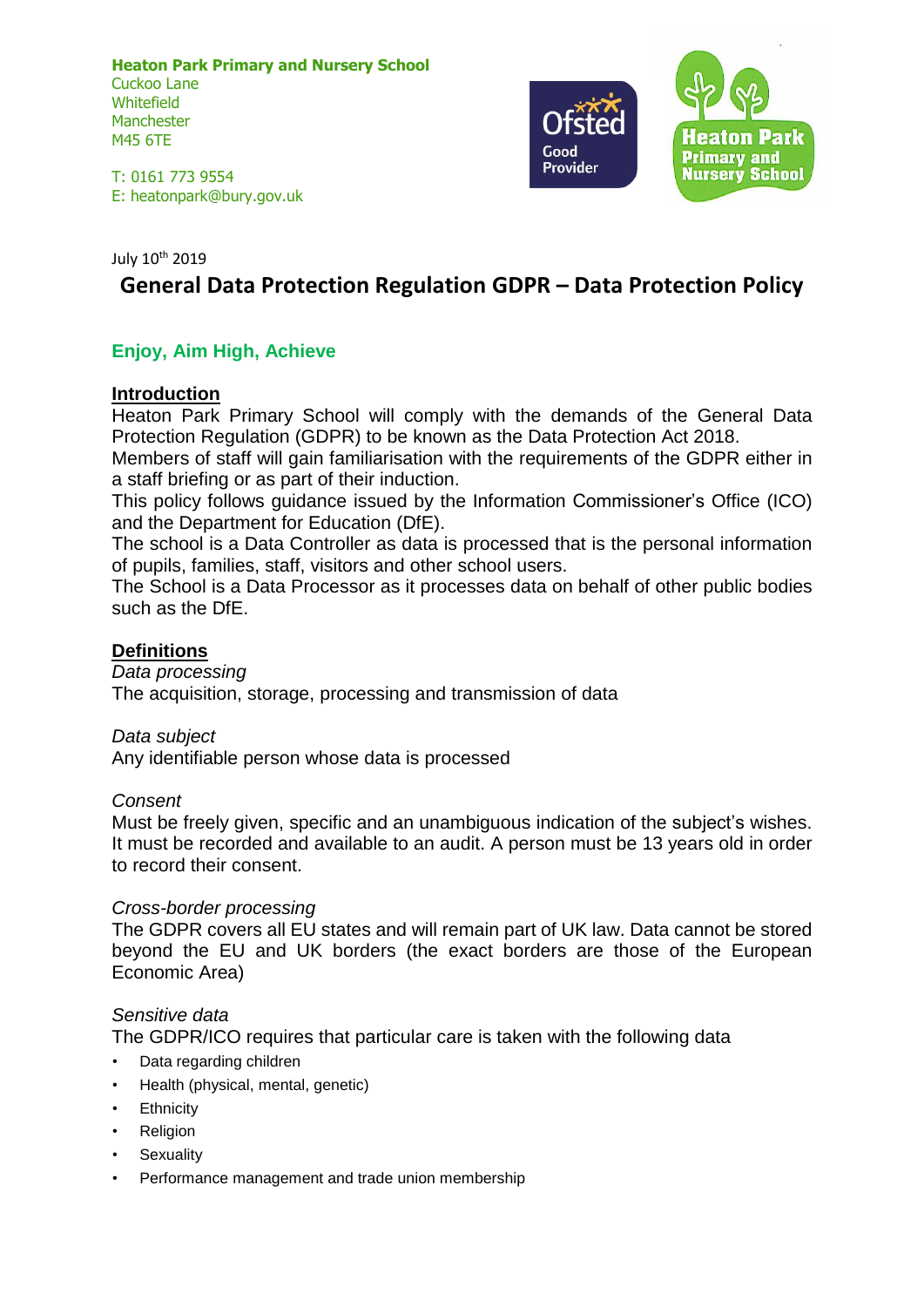### *Filing system*

Any structured set of personal data, however stored in any format (physical or digital) that can be processed

### *Personal data breach*

A breach of data security leading to the accidental or unlawful destruction, loss, theft, alteration, unauthorised disclosure, destruction, sale or access to any processed data. Data subjects affected by a data breach must be informed of the breach within 72 hours. Breaches must be reported to the ICO within 72 hours.

#### *Pseudonymisation*

The act of making data anonymous. There must be security between pseudonymised data and any data that could re-identify a person.

#### *Password protection*

The act of 'locking' a device or document. The information remains readable beyond the password.

### *Encryption*

The act of encoding all the information beyond a password or code.

### *Legal basis*

The school decides, and registers with the ICO, upon which legal basis it processes data. As a public body with set duties the school uses the following bases for processing and controlling data

## Legal basis: **Public Task**

- Admissions
- Attendance
- Assessment
- Pupil and staff welfare
- Safe recruitment
- Staff training
- Performance Management

## Legal basis: **Consent**

- Various uses of photographs and moving images
- Trade union membership
- Staff ethnicity, religion and health data (Note the Staff Privacy Statement)
- The use of data to promote the social life of the school community

#### Legal basis: **Contract**

• When processing is required to carry out the performance of a contract

#### *Personal data*

Anything that might lead to the identification of a person: name, number, characteristics, photograph, correspondence.

## *Data portability, data subject access request*

Data subjects (or a child's parents) may request access to a copy of all their data. The school has established an efficient means of accomplishing this task which may not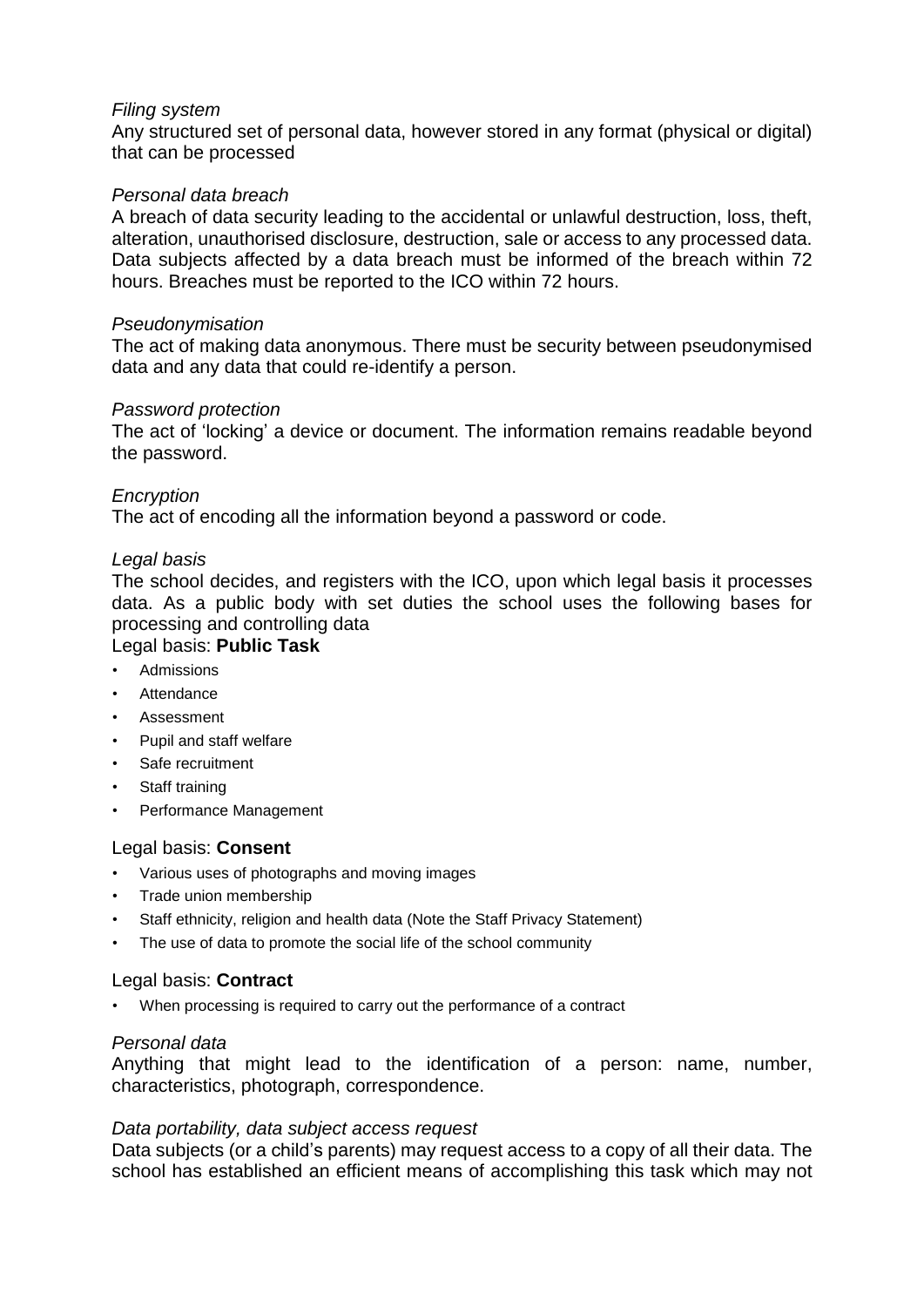carry a charge and will be completed within 15 working days. Data subjects may request that data is brought up-to-date or made more accurate.<sup>1</sup>

## **Principles**

- Personal data must be processed lawfully, fairly and transparently
- Personal data can only be collected for specific, explicit and legitimate purposes
- Personal data must be adequate, relevant and limited to what is necessary for processing
- Personal data must be accurate and kept up-to-date
- Personal data may identify the data subject only as long as is necessary for processing
- Personal data must be processed in a manner that ensures its security
- Any breaches in data security must be reported to the ICO within 72 hours
- The school must report any breaches caused by third parties who have access to school users' data within 72 hours.
- The school must inform any data subject (person identified in data) where a data breach may have led to the unauthorised access to their personal information <sup>2</sup>

## **Roles and Responsibilities**

The school's Privacy Statements set out in detail how the school will maintain the security of school users' data. The Acceptable Use Policies set out the duties of the staff and other school users in supporting data security.

Within school the security of data is coordinated by **Paul Lord**

The governor with special responsibility for data security is **[TBC]**

The school has appointed a **Data Protection Officer** who has responsibility for overseeing the implementation of this policy and all GDPR related documents. The DPO will monitor compliance, report to the school leadership and support the school with updates and interpretations as the GDPR develops.

The DPO will liaise between the school and the ICO and must be informed as soon as is practicable of any personal data security breach.

The DPO will support the school in its communication with schools users (pupils, families, parents, governors, contractors and visitors) about the school's GDPR procedures. This will include the drafting of privacy statements, acceptable use policies and data subjects rights.

Data subject requests should be made in writing to the DPO. The DPO might have to respond to any or all of the following

- Why the data a is processed
- On which basis
- Who has seen it
- How long it will be stored for
- Where the data was sourced
- Whether decisions have been based on the data

Children below the age of 13 do not have the right to make a subject access request, so requests must be made by parents. The school may take into account the views of a pupil.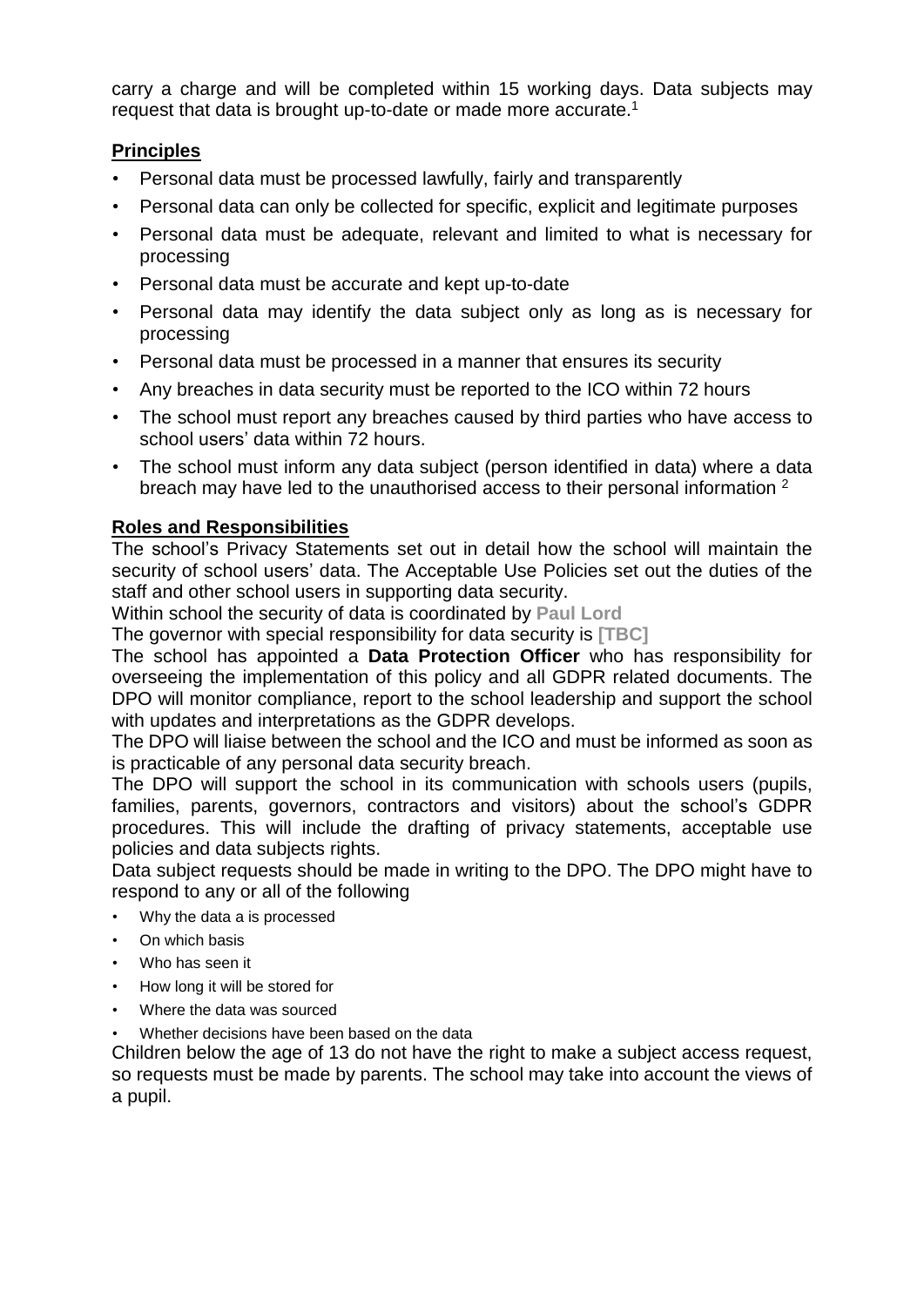The school's DPO is

Claire Lockyer of Impero Ltd Oak House, Mere Way, Ruddington Fields Business Park, Nottingham NG11 6JS [clockyer@imperosoftware.com](mailto:clockyer@imperosoftware.com) +44 (0) 330 4004142

The DPO's duties are set out in greater detail in the service level agreement and contract held between the school and Safeguarding Monitor. Staff should contact the DPO should they believe that this policy and/or the privacy statements and/or the acceptable use policies are not being followed.

## **Data Audit**

The school will carry out a data audit with support from Safeguarding Monitor and their technical support company. Within the audit the school will record all third parties' compliance with the GDPR if those third parties process data for any school users. Such confirmation will, from now on, be an essential part of any contract with third parties when the processing of school users' data is involved. The school will not share data, or have any data processed, by any third parties who do not confirm their compliance with GDPR requirements.

Preferably companies that process school users' data will have certification to ISO27001.

The audit will also check the security of physical and digital records and devices.

## **Processing Records**

To meet the ICO's recommendation that 'scrupulous records' are developed the school will record its processing of data and the results of its data audit. It will record the ongoing security measures for physical and digital filing systems. Confirmation of compliance by third parties accessing any school user data will be recorded.

In broad terms the school will record which data has been processed (including deletions when data should no longer be stored) on which legal basis.

Consent replies are recorded within the system.

## **Sharing Data**

Personal data may be shared with third parties to

- Protect the vital interests of a child
- Protect the vital interests of a member of staff
- To prevent or support the detection of fraud or other legal proceedings
- When required to do so by HMRC

## **CCTV**

CCTV is used to support the safety and security of school users. We adhere to the ICO's code of practice\* for its use. Although consent is not required for its use prominent notices inform school users that CCTV is used within the school site. *\*In the picture: A data protection code of practice for surveillance cameras and personal information*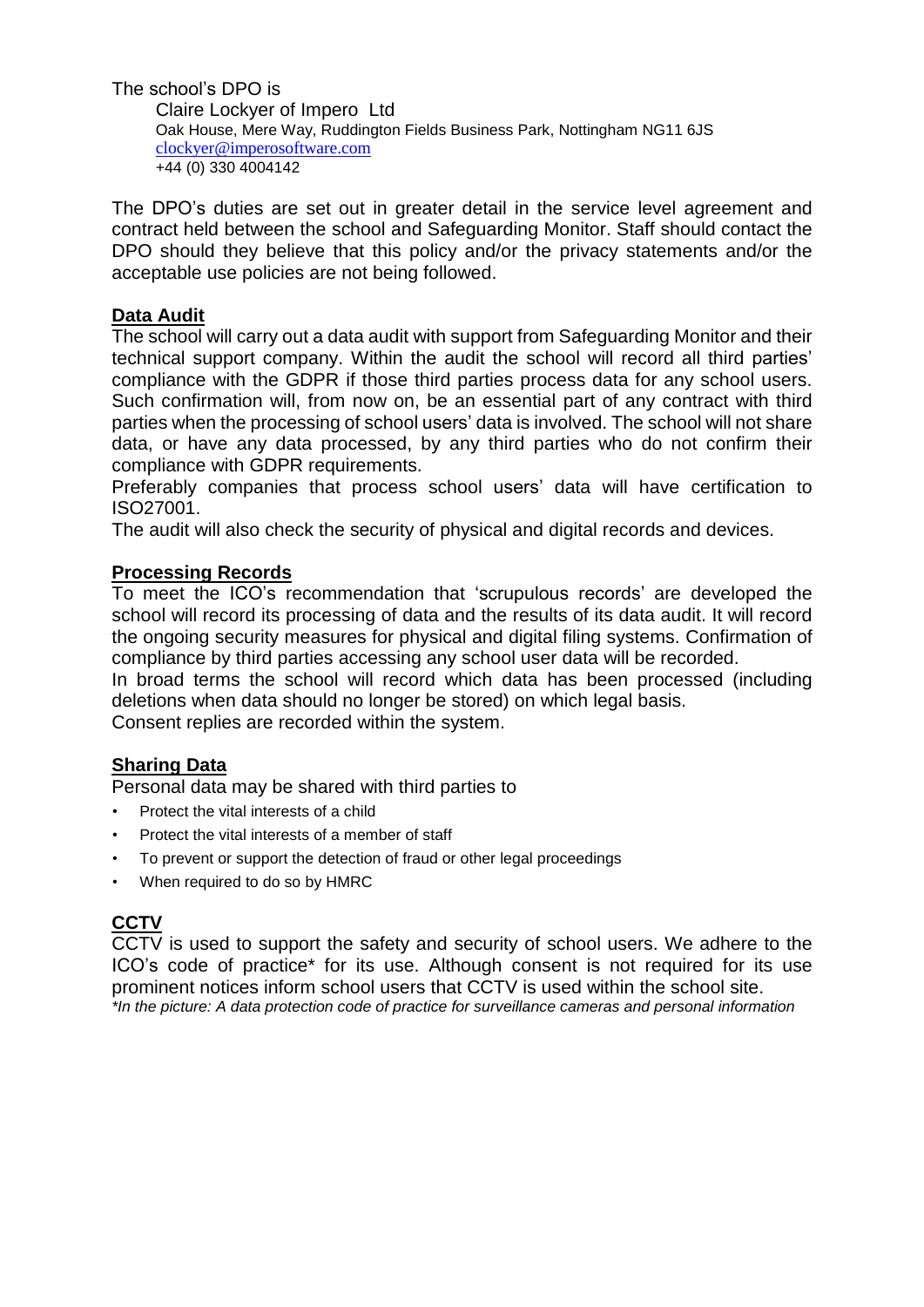## **Photographs and moving images**

Consent is requested from parents and staff for the use of images. Letters requesting consent outline the choices that pupils and staff may make for the use of their images.

The school may seek consent to use photographs for the following purposes:

- To support school user welfare (identity and security)
- To celebrate achievement within the classroom
- To celebrate achievement within the school
- To celebrate achievement in the printed press
- To celebrate achievement online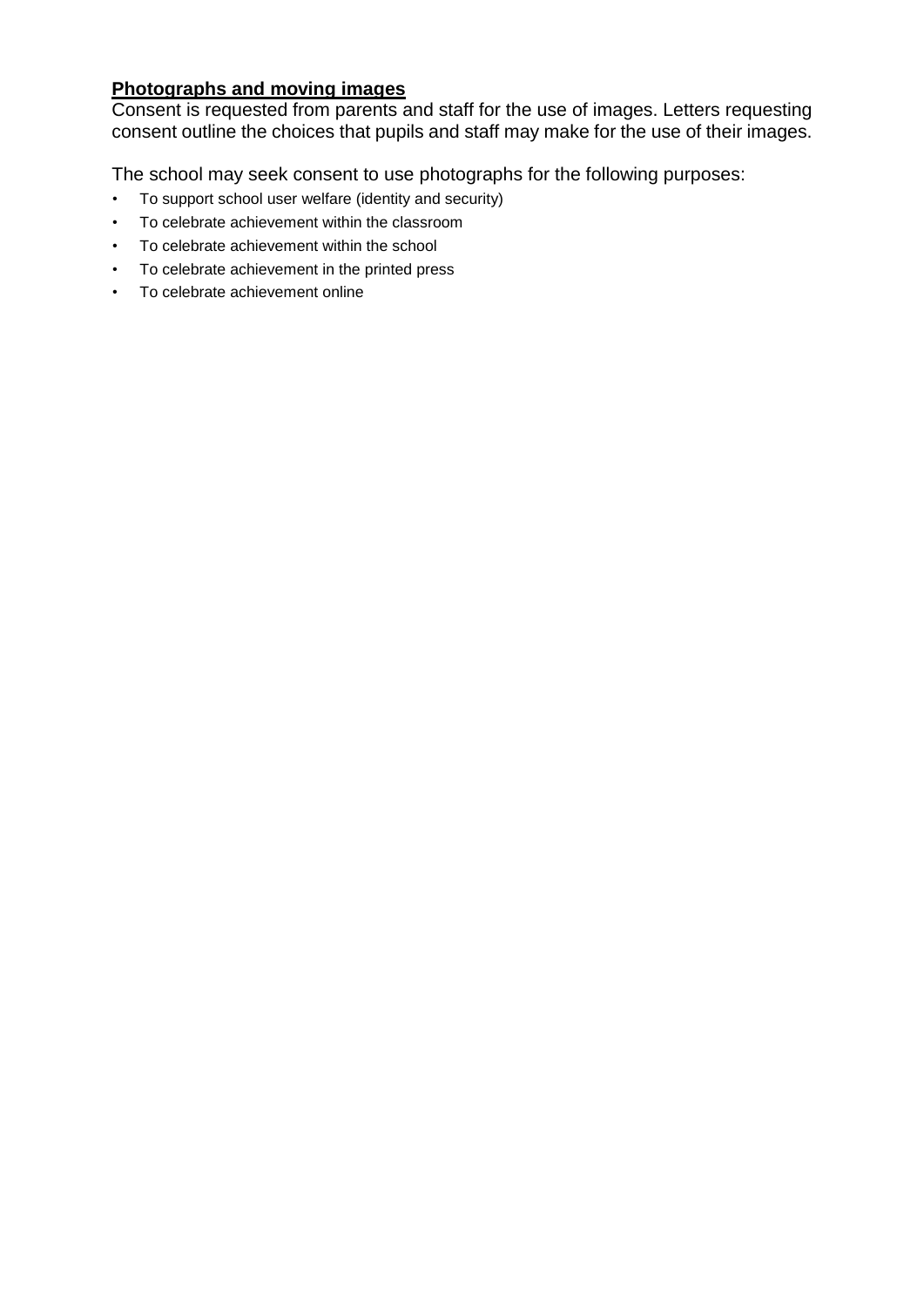### **The school's specific data security measures - data protection by design**

- A. All IT systems mobile devices, laptops, tablets, mobile phones and any device capable of processing data, will be password protected.
- B. All IT systems will be kept securely; the server and hard disks will be in a locked cabinet and the server room locked when the school is closed and at other times of reduced security; desktop computers and portable devices will be sited/stored in secure places.
- C. Staff are expected to ensure the safety of their allocated school devices: devices may not be let unattended in cars at any time and they must be kept out of sight if taken home.
- D. All passwords must be 'strong;' (at least 8 characters with a mixture of upper and lower case letters, numbers and symbols), the school **[will/will not]** require regular changing of passwords.
- E. No passwords will be written down or shared; advice is available on the safe storage of passwords.
- F. The school will devise granulated levels of access as appropriate to staff responsibilities for access to personal data.
- G. Devices that are used to process sensitive data and/or are vulnerable to theft will be secured with encryption **[BitLocker].**
- H. All emails containing personal data will use school systems and be encrypted **[school email accounts / domains to be used].**
- I. All delated data will be deleted in a secure manner: physical data will be shredded and digital data will fully deleted with trash / junk emptied regularly. Hard disks no longer required will have the data on them deleted and the deletion certified by **[data support company / software or system to be used].**
- J. Only data that is necessary for the effective performance of the school will be processed.
- K. Data protection will be integrated into all appropriate policies and procedures (e.g. staff induction).
- L. Staff will be updated with any significant interpretations or developments of the GDPR.
- M. The school will have data impact assessments in place to protect vulnerable data subjects and sensitive data.
- N. Data contained within an email, or attached to an email, will be transferred to a secure folder and the email deleted.
- O. Physical data will be kept securely, having regard to the sensitivity of the data and the vulnerability of the data subject e.g. medical data will be accessible to those who need to support a school user's needs, but not to others **[exact procedure for the school].**
- P. All school users will handle personal data with care: it will not be left unattended (unattended computers must be locked), school users will not allow others to oversee personal data (screens must be positioned with care); papers must not be left where others can see them.
- Q. All computers that might be used to process data will be set to lock (a screensaver will activate) after **[10 minutes]** of inactivity.
- R. The Headteacher and/or the DPO will approve who and how personal data is stored on mobile devices.
- S. All digital data that is stored will be backed up on at least password protected devices **[link to school's disaster recovery plan].**
- T. Personally owned devices will not be used for the storage of school personal data.

## **Data breaches**

All staff must report to a member of the SLT or the DPO any suspected data breaches (the loss, theft, unauthorised access to data etc.) immediately. It will be for the SLT/DPO to decide whether to the suspected data breach warrants reporting to the ICO. NB a data breach would include the accidental sharing of personal data via a wrongly addressed email.

## **Training**

All staff will receive basic training in the requirements of the GDPR. The training will be recorded in the data audit and/or the data processing records. Governors will also receive a briefing. Data protection will form a part of pupils' e-safety education. The school will keep staff and governors up to date with guidance, changes and interpretations to data protection law.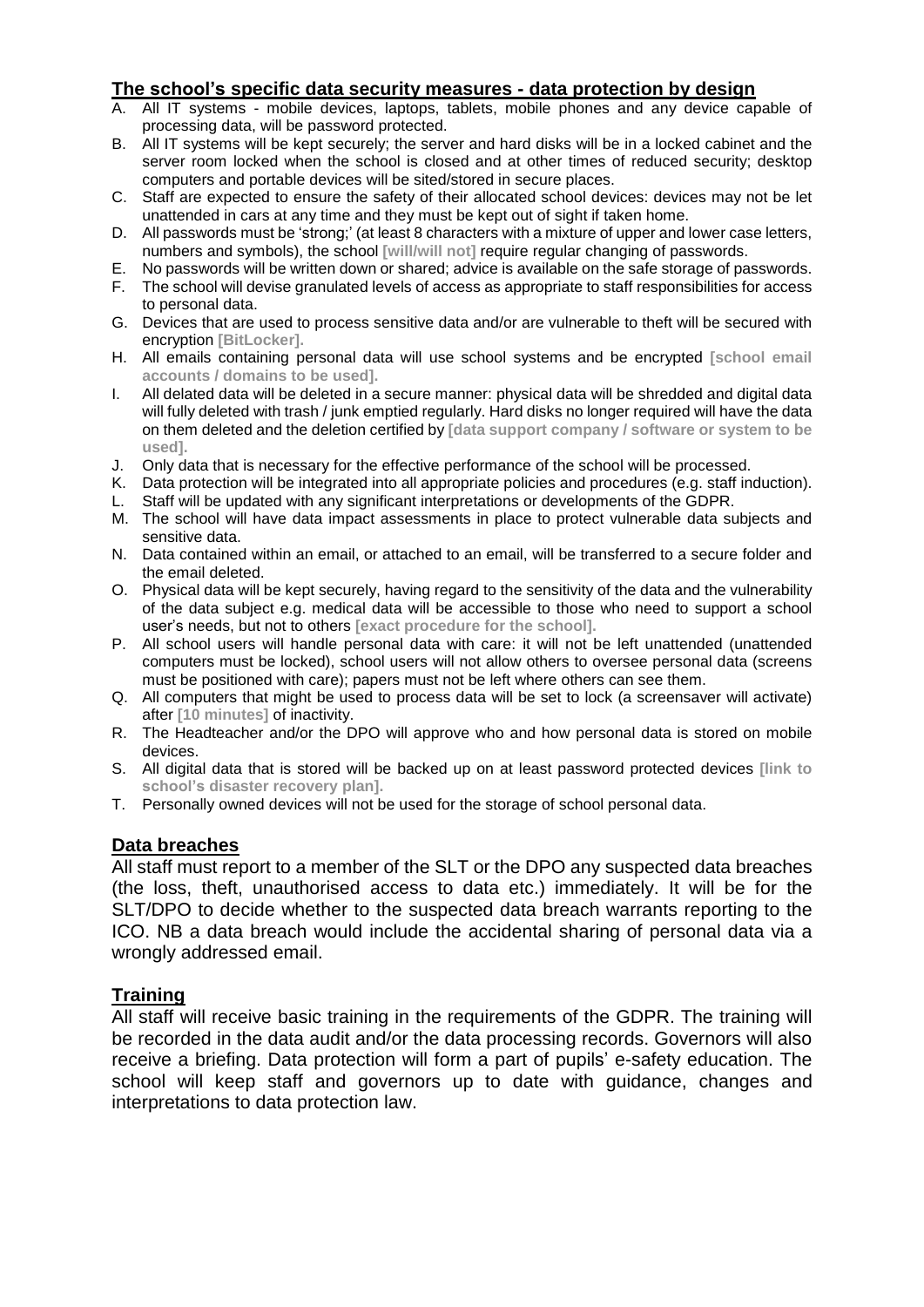## **Data Protection Impact Assessment**

For the school's most sensitive data processing activities the school will have completed a DPIA to ensure that the risk to individuals of a data breach is minimised, as should be the risk to the school's reputation. Staff involved in processing the school's most sensitive data will have to record their reading and understanding of the relevant DPIA.

### **Monitoring**

The DPO will lead the formal monitoring of the school's compliance with the GDPR. Every member of staff and governor shares a responsibility to monitor compliance and to report any suspected failures to comply.

## **Footnotes**

- 1. Data subjects' rights include
- The right to be informed
- The right of access
- The right to object
- The right to be forgotten (this might prove impossible in the school context)
- The right of rectification (any inaccurate data must be corrected)

2. In deciding whether to pass on a suspected data breach to the ICO the DPO will consider whether the data breach might affect a person's

- **Reputation**
- Confidentiality
- Financial wellbeing
- A loss of control over their data
- Make them vulnerable to discrimination
- Their rights and freedoms